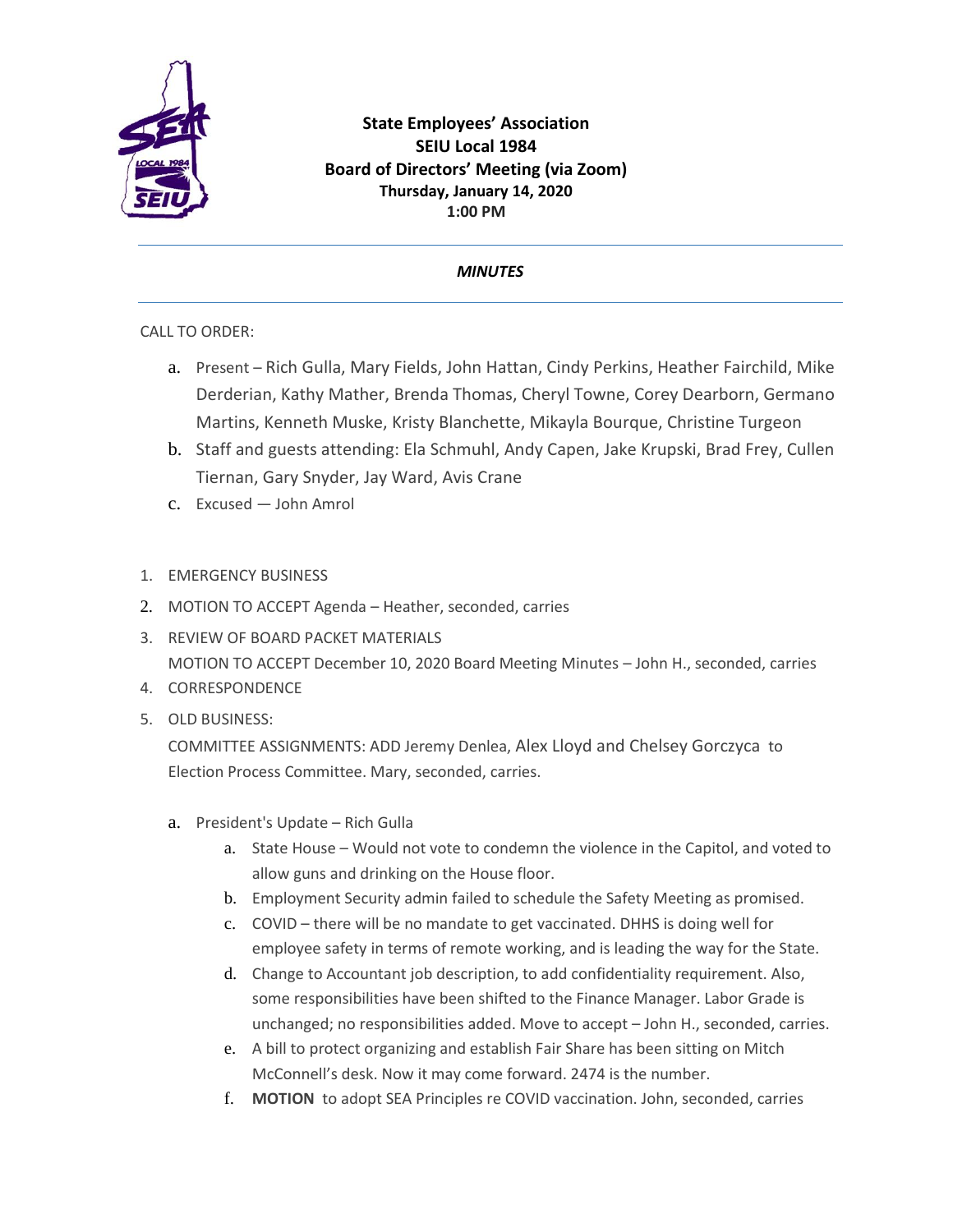- b. Executive Session for organizing and legal matters. Cindy, seconded, carries. In at 1:37, out at 2:50.
- c. **Motion** to authorize a 5% temporary increase for an employee who has taken on advanced duties, without establishing precedent. Cindy, seconded, carries.
- d. Break 10 min.
- e. LSR's Update Building a coalition to watch and respond to this Right to Work LSR; language is not out yet.
- f. How State is handling COVID there's a breakdown in middle management; department communications and actions are inconsistent, some decisions are bad for safety (like a presenter without a mask, infecting the whole room, or sending COVID-positive inmates to Berlin and starting the epidemic there). Although the State has asked companies to have employees work at home whenever possible, Employment Services refuses to allow employees to work from home. Some agencies have done really well – DOT allows Highway Maintainers to bring a camper to State facilities or encourages them to go home if possible, and the commissioner visits sites constantly. DHHS gets positive reviews. Union leadership has brought this to Administrative Services
- g. Chapter Presidents' letter campaign update
	- a. They are writing to administrators and the Governor.
- h. Board retreat in March.
- 6. MOTION TO ACCEPT CONSENT AGENDA: OSC, Treasurers report, Membership Report. Mikayla, seconded, carries.
- 7. COMMITTEE REPORTS: 10 min each
	- a. Political Education, John Hattan
	- Good meeting with Dan Feltes and a union leader from NEA national. She noted that Republican governors are all doing the same thing, and that no Republican governor lost in this last election. Of course, Right to Work is back, with lots of money backing them.
	- b. Finance Committee, Avis Crane
	- Income and expenses are right on track at this point in the year. Avis and Rich are both inspecting and approving expenses, and Avis is moving toward inspecting the bank registers; the auditor recommended more controls, meaning multiple people with eyes on the finances.
	- c. Lavender Caucus, Mikayla Bourque
	- Tracking HB139, barring transgender students from women's sports teams. This comes up every year...
	- d. Steward Committee Ken Muske
	- Meeting numbers going up (10-15 attending). Hearing a lot about problems, especially re vaccines. About 50% of our members do not want a vaccine.
	- e. Organization Committee, John Hattan